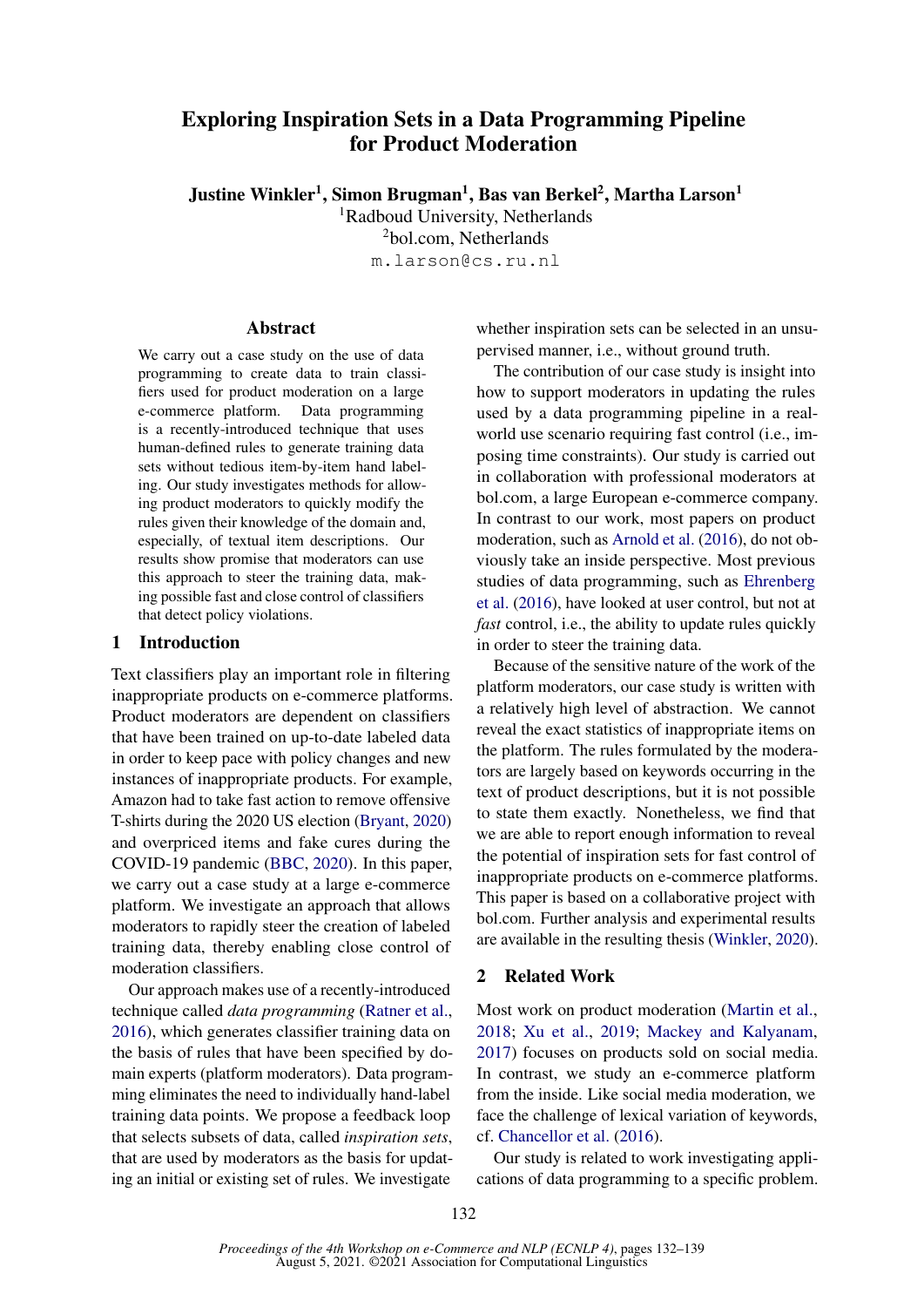Such work includes examples from the medical domain [\(Callahan et al.,](#page-4-8) [2019;](#page-4-8) [Dutta and Saha,](#page-4-9) [2019;](#page-4-9) [Dutta et al.,](#page-4-10) [2020;](#page-4-10) [Fries et al.,](#page-4-11) [2019;](#page-4-11) [Saab et al.,](#page-5-2) [2019,](#page-5-2) [2020\)](#page-5-3), multi-task learning [\(Ratner et al.,](#page-4-12) [2018,](#page-4-12) [2019a,](#page-4-13)[b\)](#page-4-14), information extraction [\(Ehren](#page-4-4)[berg et al.,](#page-4-4) [2016\)](#page-4-4), and learning discourse structure [\(Badene et al.,](#page-4-15) [2019\)](#page-4-15). Like our work, such work often adjusts the Snorkel framework [\(Ratner](#page-4-16) [et al.,](#page-4-16) [2017\)](#page-4-16) for the task at hand.

Previous work has proposed a variety of methods for giving users (who are in our case the product moderators) control over classifiers by making use of a pipeline that allows them to provide feedback about training data labels and classification results. In WeSAL [\(Nashaat et al.,](#page-4-17) [2018,](#page-4-17) [2020\)](#page-4-18) user feedback improves the labels that sets of rules assign to data points. In contrast, our focus is on feedback that allows moderators to improve the rules directly. In this respect, our work is related to DDLite [\(Ehrenberg et al.,](#page-4-4) [2016\)](#page-4-4), which was, to our knowledge, the first to discuss how rules in a data programming pipeline can be improved using sampled data as feedback. Socratic Learning [\(Varma et al.,](#page-5-4) [2017a](#page-5-4)[,b\)](#page-5-5) considered the issue of users implicitly focusing on subsets of data when they formulate rules, limiting the ability of the data programming pipeline to generalize to data outside of these subsets.

We are working under time-constrained conditions. There are two constraints. First, our moderators are given a limited amount of time to formulate the initial rules. They formulate the rules themselves based solely on their domain expertise and experience, which allows them to work quickly. In contrast, in work such as [Ehrenberg et al.](#page-4-4) [\(2016\)](#page-4-4) and [Ratner et al.](#page-4-12) [\(2018\)](#page-4-12), users consult labeled data to formulate the initial rules. Second, our moderators have limited time to *revise* the initial rules. In this step, they consult data in the form of inspiration sets. [Wu et al.](#page-5-6) [\(2018\)](#page-5-6) investigate time constraints, but focuses on supervised feedback, whereas we also investigate unsupervised approaches.

We consider the work of [Cohen-Wang et al.](#page-4-19) [\(2019\)](#page-4-19) to be the existing work closest to ours. This work investigates intelligent ways of sampling data points for rule improvement. Our inspiration sets are based on these strategies. A key difference is that [Cohen-Wang et al.](#page-4-19) [\(2019\)](#page-4-19) simulate their human experts and we work with real domain experts.

<span id="page-1-0"></span>

| category         | train | dev       | test      |
|------------------|-------|-----------|-----------|
|                  | set   | set       | set       |
| fur              | 7633  | 406(69)   | 760 (113) |
| illegal wildlife | 7426  | 312(9)    | 627(20)   |
| magnetic balls   | 2316  | 340(5)    | 688 (10)  |
| weapon knives    | 1266  | 210(17)   | 421 (28)  |
| smoking-drug     | 1071  | 172(10)   | 342(21)   |
| 1-use plastic    | 7364  | 454 (124) | 931 (250) |

Table 1: Number of data points in our data sets. For sets with ground truth, the number of points with the positive label, i.e., "inappropriate", is in parentheses.

# 3 Approach

In this section, we describe the data programming pipeline and also our experiment with *inspiration sets*, which investigates the potential for fast control of training data for moderation classifiers.

# 3.1 Policy-based Monitoring Categories

The platform policy of the company we study has five dimensions. It excludes products (1) that are illegal (2) whose production or consumption causes harm (3) that do not match customer expectations (4) that technically fall outside of what the platform can handle (5) that project hate or discrimination. Each dimension contains concrete categories. For example, under (2) there is a category ("single-use plastic"), which contains single-use plastic cups, straws, and cotton swabs that are excluded based on European guidelines. Each of the categories is monitored independently using a classifier, which must detect not only the re-occurring items, but also novel items that are in violation of the platform policy. In this work, we select six typical categories to study: *fur*, *illegal wildlife related*, *magnetic balls* (small enough to be swallowed by children), *weapon-grade knives*, *smoking-drug-related*, and *single-use plastic*.

## 3.2 Data Programming

Figure [1](#page-2-0) shows our data programming pipeline. When moderating a product category, product moderators first carry out a "scope" step that identifies the products related to that category (cf. *scoping query*). Then, they carry out a "scan" step that identifies products that violate the policy. The goal of our study is to investigate the usefulness of this pipeline for quickly generating training data to train a classifier that will support the product moderators in carrying out the "scan" step, with a focus on understanding the potential of inspiration sets.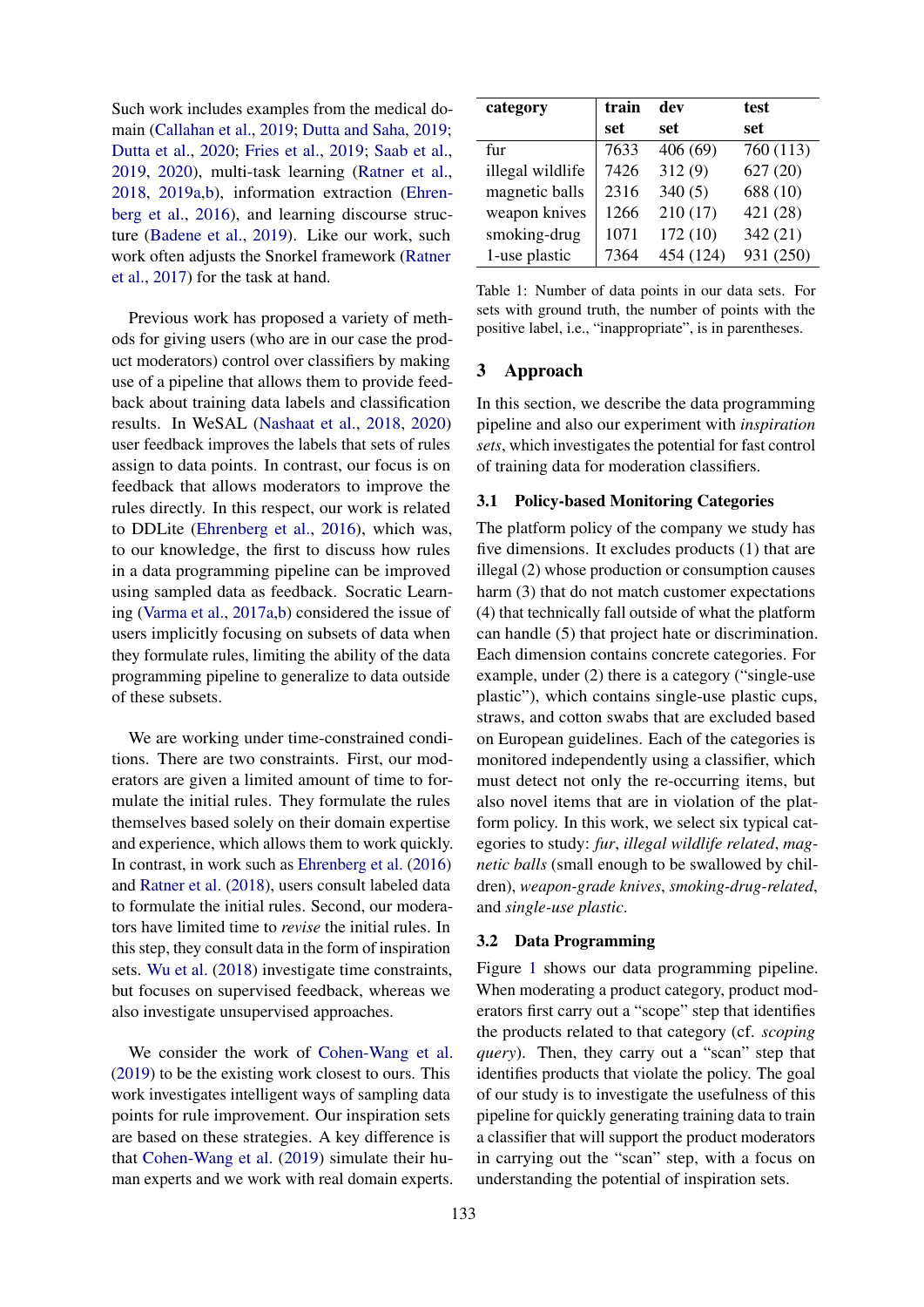<span id="page-2-0"></span>

Figure 1: Top row: Our data programming pipeline. Bottom row (red box): Inspiration sets used for fast control.

Data programming [\(Ratner et al.,](#page-4-2) [2016\)](#page-4-2) is a method that leverages multiple weak supervision signals provided by people who are experts in a domain. The signals take the form of rules, expressed in the form of *labeling functions* (LFs). Given a training data point, an LF either returns a suggested label (0 for "appropriate" or 1 for "inappropriate") or abstains, meaning that it assigns no label. In our study, LFs involve the content of product metadata and keywords in the textual descriptions of products, e.g., IIF brand == 'brand123' THEN inappropriate ELSE abstain|. In practice most LFs return only (0, abstain) or (1, abstain). The LFs are applied to the data that was selected in the "scope" step (cf. "Unlabeled data" in Figure [1\)](#page-2-0) to generate a label matrix in which each data point may have multiple, contradictory labels.

In our study, moderators were asked to create rules based on their knowledge of the product categories and their moderation experience. Note that the same moderator was responsible for one category throughout our experiment. They had a limited amount of time (60 min. per category). The time limits in our study were determined in consultation with bol.com's product quality team to simulate real-world settings. This led to an initial set of LFs for each category (number of LFs per category: fur 14, illegal wildlife related 6, magnetic balls 5, weapon-grade knives 5, smoking-drug-related 15, single-use plastic 13).

The label matrix created by the rules is then transformed into labeled data. [Ratner et al.](#page-4-2) [\(2016\)](#page-4-2) demonstrate that provided a fixed number LFs, a

probabilistic labeling model is able to recover a set of labels and corresponding probabilities that can be used to train a classifier (cf. "Training data" and "Classifier" in Figure [1\)](#page-2-0). Snorkel [\(Ratner et al.,](#page-4-16) [2017\)](#page-4-16) is the first end-to-end system that applies the data programming paradigm. Our case study builds on Snorkel. (More technical details of our setup are in Appendix [A.](#page-5-7))

#### 3.3 Inspiration Sets

We test three different ways of sampling data points to create the inspiration sets consisting of products (cf. Figure [1,](#page-2-0) bottom). These sets are shown to the moderators to allow them to revise the rules.

Set 1: Abstain-based strategy Randomly drawn from training data not yet covered by an LF.

Set 2: Disagreement-based strategy Randomly drawn from training data on which LFs disagreed. Set 3: Classifier-based strategy Development data points with largest classifier error.

Set 1 and Set 2 are loosely based on strategies introduced by [Cohen-Wang et al.](#page-4-19) [\(2019\)](#page-4-19). These strategies are particularly interesting for a real-world setting because they are *unsupervised*, meaning that they are based on information included in the label matrix and do not require ground truth or classifier training. Set 3 is a *supervised* set. It provides product moderators with information about errors that are made by classifiers. This strategy is touched upon, but not implemented, by [Cohen-](#page-4-19)[Wang et al.](#page-4-19) [\(2019\)](#page-4-19). Recall that [Cohen-Wang et al.](#page-4-19) [\(2019\)](#page-4-19) uses a simulated human expert, whereas in our experiment, human domain experts inspect the inspiration sets and revise the rules. We used a sim-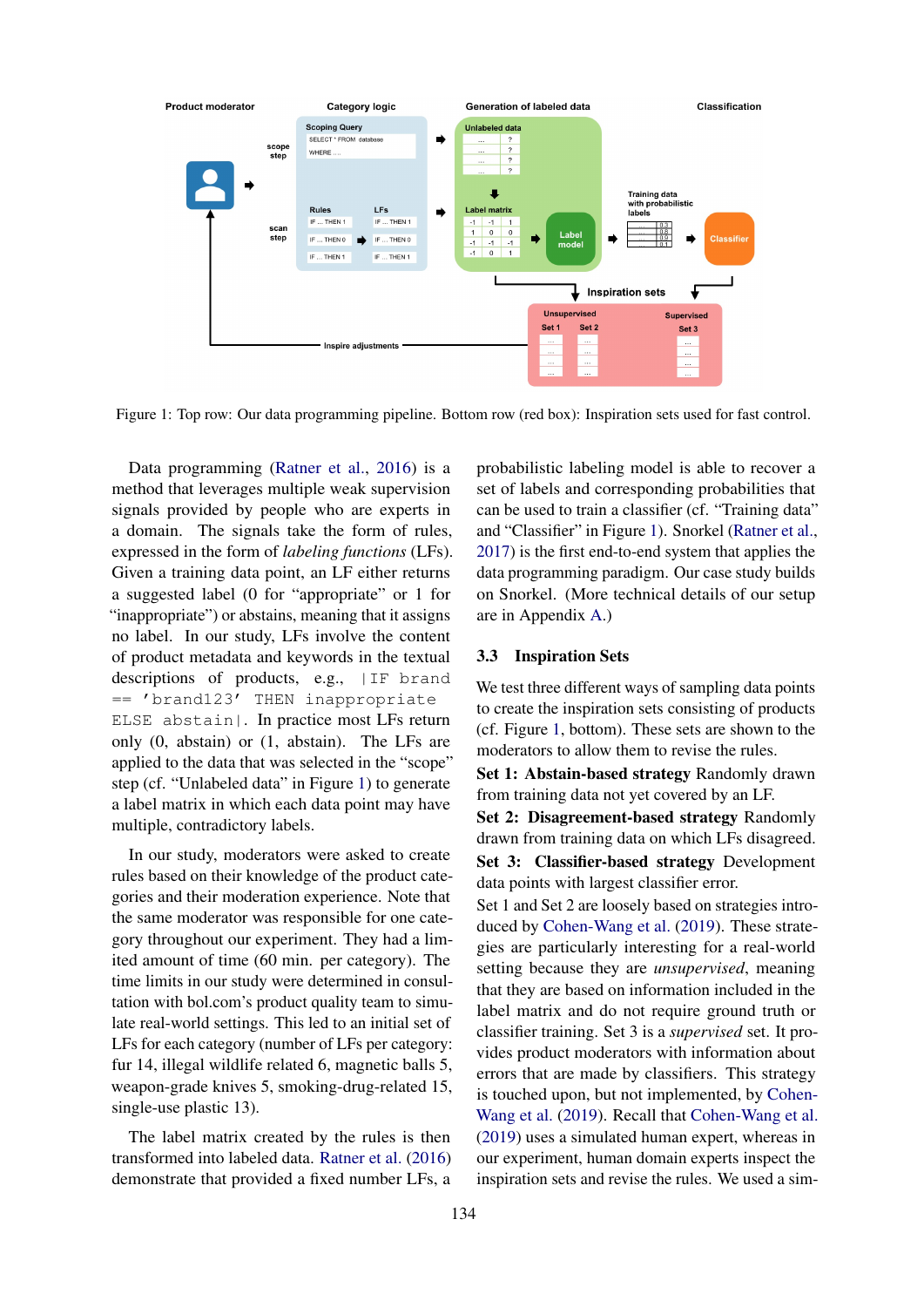<span id="page-3-0"></span>

|         | fur  | illegal  | magnetic |      | knives smoking-drug | single-use |
|---------|------|----------|----------|------|---------------------|------------|
|         |      | wildlife | balls    |      | related             | plastic    |
| initial | 0.80 | 0.02     | 0.08     | 0.03 | 0.31                | 0.57       |
| Set 1   | 0.78 | 0.19     | 0.49     | 0.03 | 0.31                | 0.64       |
| Set 2   | 0.78 | 0.00     | 0.65     | 0.03 | 0.36                | 0.57       |
| Set 3   | 0.77 | 0.24     | 0.59     | 0.17 | 0.23                | 0.57       |

Table 2: Data quality results: Label model performance ( $F_2$  measure) on the test set.

ple logistic regression classifier for the supervision of Set 3 (see Appendix [A.3](#page-5-8) for more details).

Each inspiration set contains the number of data points available, up to a maximum of 100. The moderators had a limited amount of time (30 min. per set) to inspect the inspiration sets and add, remove, or change rules in their initial set of rules. Note that in our setting, each inspiration set was drawn once and not updated after the moderator changed one rule.

## 4 Results and Discussion

We analyze how the inspiration sets impact the quality of our data. Table [1](#page-1-0) summarizes the data that we use. The ground truth was created by our domain experts. Table [2](#page-3-0) presents our results in terms of data quality. Results are reported using the  $F_2$  measure due to the importance of recall in our use case. Data points whose "inappropriate" label is generated as having a probability  $> 0.5$  are considered positive. Note that scores in Table [2](#page-3-0) do not directly reflect the ultimate performance of the classifier, which to a certain extent can leverage data with low  $\mathrm{F}_2$  scores.

Our results suggest two findings that have, to our knowledge, not been previously documented. First, professional content moderators do not necessarily need labeled sample data to write rules for a data programming pipeline, but instead come quite far relying only on domain knowledge and experience (cf. "initial" in Table [2\)](#page-3-0). Second, when revising their initial set of rules, moderators do not necessarily need an inspiration set created using supervision. Instead, a 30-min. session with an unsupervised inspiration set (Set 1 or Set 2) can improve data quality. The exception is *fur* where  $F<sub>2</sub>$  is already 0.8, and inspiration sets make the data slightly worse. The category *knives* starts out with extremely low quality data, and inspiration sets do not help much, except for a small, but expensive boost by Set 3, our supervised set. The moderator had only basic experience with this category.

We also found that for most categories, a considerable amount of training data (31-56%) received only abstains (see Appendix [B](#page-5-9) for more details). This observation is consistent with previous work, e.g., that of [Cohen-Wang et al.](#page-4-19) [\(2019\)](#page-4-19), which has noted that LF sets rarely reach complete coverage. In general, a small number of rules tend to cover a large portion of the data.

The majority of rules had a low precision, and a small number of rules had high recall. Possible reasons are that product moderators tried not to miss out on inappropriate products, or that they had set of specific data points in mind during LF definition, as suggested by [Varma et al.](#page-5-4) [\(2017a\)](#page-5-4). We also noticed that moderators added and changed, but did not delete rules. In fact, we only observed a single case of a rule being deleted. More research is necessary to understand if this reflects high confidence in the initial choices, or a default thinking pattern, as studied by [Adams et al.](#page-4-20) [\(2021\)](#page-4-20). Finally, we observe it is important not to assume that each newly added rule yields improvement: rule interactions are also important. A more detailed analysis of the changes brought about by the inspiration sets for two representative cases is included in Appendix [C.](#page-6-0)

#### 5 Conclusion and Outlook

Our case study has shown our data programming pipeline can generate labeled data for moderation classifiers in a fraction of the time needed for hand labeling (90 min. vs. a week or more of effort). We have seen that moderators can create effective rules based on their domain knowledge and experience, plus a short exposure to an unsupervised inspiration set. Labeling data by hand in order to create supervised inspiration sets may not be worth the effort. Our observations suggest that it is important that moderators not only write rules, but also continue moderating so that they can gain expertise and also be able to update rules quickly in response to changes in the domain, i.e., a new type of offensive clothing items, as in [Bryant](#page-4-0) [\(2020\)](#page-4-0).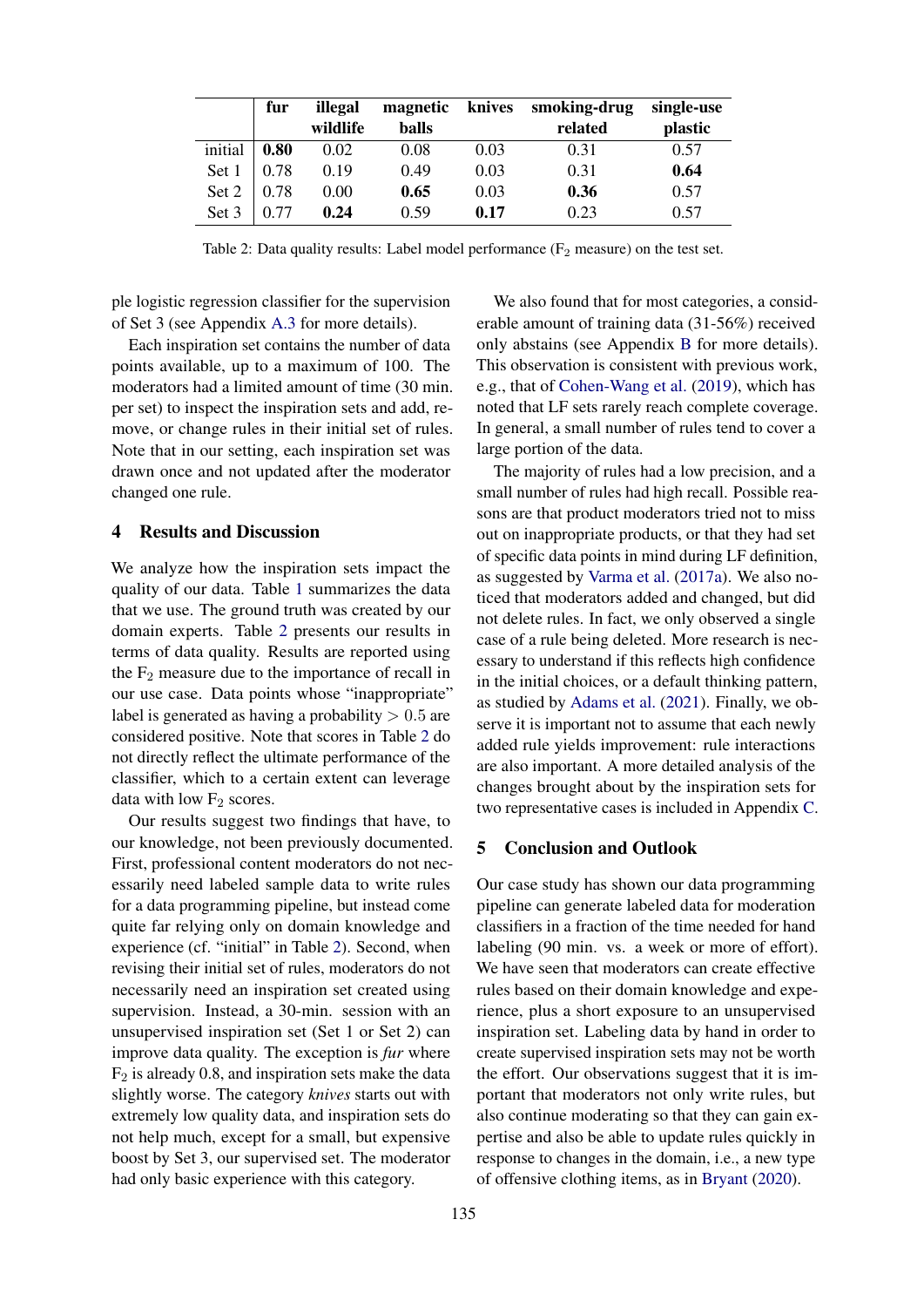We hope that our work will inspire research on data programming in domains in which fast response to inappropriate products or content is needed. Future research could seek to understand the ability of moderators to predict the interaction of rules and why they seem hesitant to discard rules once they have created them.

#### References

- <span id="page-4-20"></span>Gabrielle S. Adams, Benjamin A. Converse, Andrew H. Hales, and Leidy E. Klotz. 2021. [People sys](https://doi.org/10.1038/s41586-021-03380-y)[tematically overlook subtractive changes.](https://doi.org/10.1038/s41586-021-03380-y) *Nature*, 592(7853):258–261.
- <span id="page-4-3"></span>Patrick Arnold, Christian Wartner, and Erhard Rahm. 2016. [Semi-automatic identification of counterfeit](https://doi.org/10.1080/15332861.2015.1121459) [offers in online shopping platforms.](https://doi.org/10.1080/15332861.2015.1121459) *Journal of Internet Commerce*, 15(1):59–75.
- <span id="page-4-15"></span>Sonia Badene, Kate Thompson, Jean-Pierre Lorre, and ´ Nicholas Asher. 2019. [Data programming for learn](https://doi.org/10.18653/v1/P19-1061)[ing discourse structure.](https://doi.org/10.18653/v1/P19-1061) In *Proceedings of the 57th Annual Meeting of the Association for Computational Linguistics*, pages 640–645.
- <span id="page-4-1"></span>BBC. 2020. [Coronavirus: Amazon removes over](https://www.bbc.com/news/technology-51675183)[priced goods and fake cures.](https://www.bbc.com/news/technology-51675183) 28 February 2020 (Accessed 6 May 2021).
- <span id="page-4-0"></span>Miranda Bryant. 2020. [Amazon removes shirts with](https://www.theguardian.com/us-news/2020/aug/19/amazon-removes-shirts-derogatory-slogan-kamala-harris) [derogatory slogan about Kamala Harris.](https://www.theguardian.com/us-news/2020/aug/19/amazon-removes-shirts-derogatory-slogan-kamala-harris) *The Guardian*. 19 Aug 2020 (Accessed 6 May 2021).
- <span id="page-4-8"></span>Alison Callahan, Jason A. Fries, Christopher Re,´ James I. Huddleston, Nicholas J. Giori, Scott L. Delp, and Nigam Haresh Shah. 2019. [Medical de](https://doi.org/10.1038/s41746-019-0168-z)[vice surveillance with electronic health records.](https://doi.org/10.1038/s41746-019-0168-z) *npj Digital Medicine*, 2(94).
- <span id="page-4-7"></span>Stevie Chancellor, Jessica Annette Pater, Trustin Clear, Eric Gilbert, and Munmun De Choudhury. 2016. [#thyghgapp: Instagram content moderation and lex](https://doi.org/10.1145/2818048.2819963)[ical variation in pro-eating disorder communities.](https://doi.org/10.1145/2818048.2819963) In *Proceedings of the 19th ACM Conference on Computer-Supported Cooperative Work & Social Computing*, pages 1201–1213.
- <span id="page-4-19"></span>Benjamin Cohen-Wang, Stephen Mussmann, Alexander Ratner, and Christopher Ré. 2019. Interactive programmatic labeling for weak supervision. In *Workshop on Data Collection, Curation, and Labeling for Mining and Learning*.
- <span id="page-4-9"></span>Pratik Dutta and Sriparna Saha. 2019. [A weak supervi](https://doi.org/10.1109/CEC.2019.8790052)[sion technique with a generative model for improved](https://doi.org/10.1109/CEC.2019.8790052) [gene clustering.](https://doi.org/10.1109/CEC.2019.8790052) In *2019 IEEE Congress on Evolutionary Computation*, pages 2521–2528.
- <span id="page-4-10"></span>Pratik Dutta, Sriparna Saha, Sanket Pai, and Aviral Kumar. 2020. [A protein interaction information-based](https://doi.org/10.1038/s41598-020-57437-5) [generative model for enhancing gene clustering.](https://doi.org/10.1038/s41598-020-57437-5) *Scientific Reports*, 10(665).
- <span id="page-4-4"></span>Henry R. Ehrenberg, Jaeho Shin, Alexander Ratner, Ja-son A. Fries, and Christopher Ré. 2016. [Data pro](https://doi.org/10.1145/2939502.2939515)[gramming with DDLite: Putting humans in a differ](https://doi.org/10.1145/2939502.2939515)[ent part of the loop.](https://doi.org/10.1145/2939502.2939515) In *Proceedings of the Workshop on Human-In-the-Loop Data Analytics*.
- <span id="page-4-11"></span>Jason A. Fries, Paroma Varma, Vincent S. Chen, Ke Xiao, Heliodoro Tejeda, Priyanka Saha, Jared Dunnmon, Henry Chubb, Shiraz Maskatia, Madalina Fiterau, et al. 2019. [Weakly supervised](https://doi.org/10.1038/s41467-019-11012-3) [classification of aortic valve malformations us](https://doi.org/10.1038/s41467-019-11012-3)[ing unlabeled cardiac MRI sequences.](https://doi.org/10.1038/s41467-019-11012-3) *Nature Communications*, 10(3111).
- <span id="page-4-6"></span>Tim K. Mackey and Janani Kalyanam. 2017. [Detec](https://doi.org/https://doi.org/10.12688/f1000research.12914.1)[tion of illicit online sales of fentanyls via Twitter.](https://doi.org/https://doi.org/10.12688/f1000research.12914.1) *F1000Research*, 6:1937.
- <span id="page-4-5"></span>Rowan O. Martin, Cristiana Senni, and Neil C. D'Cruze. 2018. [Trade in wild-sourced African grey](https://doi.org/https://doi.org/10.1016/j.gecco.2018.e00429) [parrots: Insights via social media.](https://doi.org/https://doi.org/10.1016/j.gecco.2018.e00429) *Global Ecology and Conservation*, 15:e00429.
- <span id="page-4-18"></span>Mona Nashaat, Aindrila Ghosh, James Miller, and Shaikh Quader. 2020. [WeSAL: Applying active](https://doi.org/10.24251/HICSS.2020.028) [supervision to find high-quality labels at industrial](https://doi.org/10.24251/HICSS.2020.028) [scale.](https://doi.org/10.24251/HICSS.2020.028) In *Proceedings of the 53rd Hawaii International Conference on System Sciences*, pages 219– 228.
- <span id="page-4-17"></span>Mona Nashaat, Aindrila Ghosh, James Miller, Shaikh Quader, Chad Marston, and Jean-Francois Puget. 2018. [Hybridization of active learning and data pro](https://doi.org/https://doi.org/10.1109/BigData.2018.8622459)[gramming for labeling large industrial datasets.](https://doi.org/https://doi.org/10.1109/BigData.2018.8622459) In *2018 IEEE International Conference on Big Data*, pages 46–55.
- <span id="page-4-16"></span>Alexander Ratner, Stephen H. Bach, Henry Ehrenberg, Jason Fries, Sen Wu, and Christopher Ré. 2017. [Snorkel: Rapid training data creation with weak su](https://doi.org/10.14778/3157794.3157797)[pervision.](https://doi.org/10.14778/3157794.3157797) In *Proceedings of the Very Large Data Bases Endowment*, volume 11, pages 269–282.
- <span id="page-4-2"></span>Alexander Ratner, Christopher M. De Sa, Sen Wu, Daniel Selsam, and Christopher Ré. 2016. [Data pro](https://dl.acm.org/doi/pdf/10.5555/3157382.3157497)[gramming: Creating large training sets, quickly.](https://dl.acm.org/doi/pdf/10.5555/3157382.3157497) In *Advances in Neural Information Processing Systems*, volume 29, pages 3567–3575.
- <span id="page-4-12"></span>Alexander Ratner, Braden Hancock, Jared Dunnmon, Roger Goldman, and Christopher Ré. 2018. [Snorkel](https://doi.org/10.1145/3209889.3209898) [metal: Weak supervision for multi-task learning.](https://doi.org/10.1145/3209889.3209898) In *Proceedings of the Second Workshop on Data Management for End-To-End Machine Learning*.
- <span id="page-4-13"></span>Alexander Ratner, Braden Hancock, Jared Dunnmon, Frederic Sala, Shreyash Pandey, and Christopher Re.´ 2019a. [Training complex models with multi-task](https://doi.org/10.1609/aaai.v33i01.33014763) [weak supervision.](https://doi.org/10.1609/aaai.v33i01.33014763) In *Proceedings of the AAAI Conference on Artificial Intelligence*, volume 33, pages 4763–4771.
- <span id="page-4-14"></span>Alexander Ratner, Braden Hancock, and Christopher Ré. 2019b. The role of massively multi-task and weak supervision in software 2.0. In *Proceedings of the Conference on Innovative Data Systems Research*.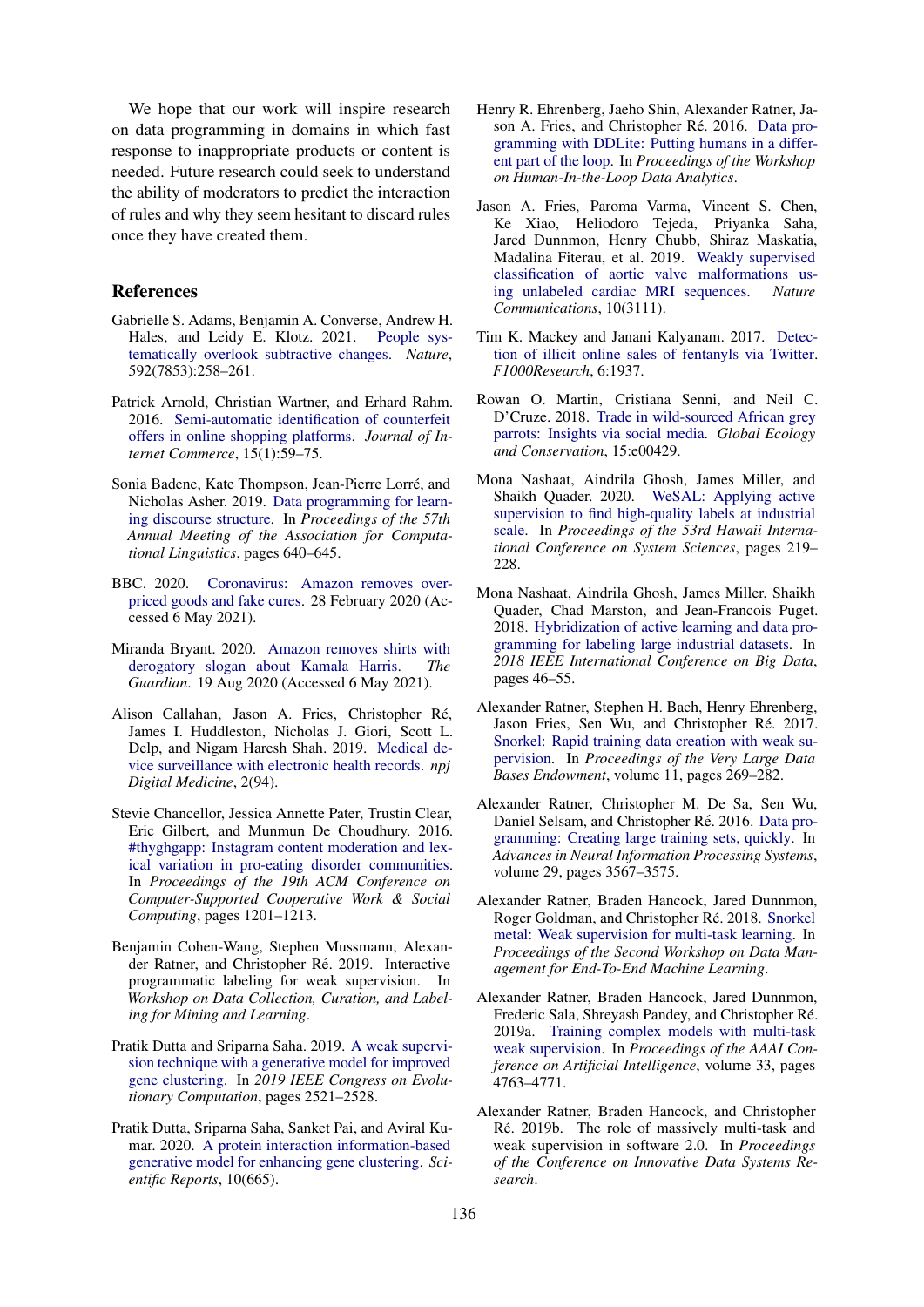- <span id="page-5-2"></span>Khaled Saab, Jared Dunnmon, Roger Goldman, Alexander Ratner, Hersh Sagreiya, Christopher Re,´ and Daniel Rubin. 2019. [Doubly weak supervision](https://doi.org/10.1007/978-3-030-32248-9_90) [of deep learning models for Head CT.](https://doi.org/10.1007/978-3-030-32248-9_90) In *International Conference on Medical Image Computing and Computer-Assisted Intervention*, pages 811–819.
- <span id="page-5-3"></span>Khaled Kamal Saab, Jared Dunnmon, Christopher Re,´ Daniel L. Rubin, and Christopher Lee-Messer. 2020. [Weak supervision as an efficient approach for auto](https://doi.org/10.1038/s41746-020-0264-0)[mated seizure detection in electroencephalography.](https://doi.org/10.1038/s41746-020-0264-0) *npj Digital Medicine*, 3(59).
- <span id="page-5-4"></span>Paroma Varma, Bryan He, Dan Iter, Peng Xu, Rose Yu, Christopher De Sa, and Christopher Ré. 2017a. Socratic learning: Correcting misspecified generative models using discriminative models. *arXiv preprint arXiv:1610.08123*.
- <span id="page-5-5"></span>Paroma Varma, Dan Iter, Christopher De Sa, and Christopher Ré. 2017b. [Flipper: A systematic ap](https://doi.org/10.1145/3077257.3077263)[proach to debugging training sets.](https://doi.org/10.1145/3077257.3077263) In *Proceedings of the 2nd Workshop on Human-In-the-Loop Data Analytics*.
- <span id="page-5-0"></span>Justine Winkler. 2020. Snorkeling for beginners: Applying data programming to product moderation in e-commerce. Master's thesis, Radboud University, Nijmegen, Netherlands.
- <span id="page-5-6"></span>Sen Wu, Luke Hsiao, Xiao Cheng, Braden Hancock, Theodoros Rekatsinas, Philip Levis, and Christopher Ré. 2018. [Fonduer: Knowledge base construction](https://doi.org/10.1145/3183713.3183729) [from richly formatted data.](https://doi.org/10.1145/3183713.3183729) In *Proceedings of the 2018 International Conference on Management of Data*, pages 1301–1316.
- <span id="page-5-1"></span>Qing Xu, Jiawei Li, Mingxiang Cai, and Tim K. Mackey. 2019. [Use of machine learning to de](https://doi.org/10.3389/fdata.2019.00028)[tect wildlife product promotion and sales on Twitter.](https://doi.org/10.3389/fdata.2019.00028) *Frontiers Big Data*, 2:28.

# <span id="page-5-7"></span>A Technical details of our setup

#### A.1 Snorkel

The technical details of the setup we used are as follows: we make use of the official implementation of the Snorkel system. This implementation consolidates work from various publications [\(Rat](#page-4-16)[ner et al.,](#page-4-16) [2017,](#page-4-16) [2019a\)](#page-4-13) even though the repository name is "snorkel". We used version  $0.9.0<sup>1</sup>$  $0.9.0<sup>1</sup>$  $0.9.0<sup>1</sup>$ . There, the label model is optimized using Stochastic Gradient Descent (SGD) on the matrix-completion formulation as in [\(Ratner et al.,](#page-4-13) [2019a\)](#page-4-13) as opposed to interleaving SGD and Gibbs sampling in [\(Rat](#page-4-16)[ner et al.,](#page-4-16) [2017\)](#page-4-16). In general in data programming, the label model needs two inputs: the dependency structure of the LFs and the class balance of the

dependent variable (i.e.  $p(Y)$ ). By default, this implementations assumes the LFs to be conditionally independent and that the class balance is uniformly distributed.

## A.2 Gold labels

For each category of inappropriate items, the product moderator that was specialized in that category labeled the development, validation and test data.

#### <span id="page-5-8"></span>A.3 Classifier

For each category of inappropriate items, we trained a binary classifier. In line with the official Snorkel introduction tutorial<sup>[2](#page-5-11)</sup>, we utilized a simple Logistic Regression classifier. We used categorical cross-entropy loss and an Adam optimizer with a learning rate of 0.01. Note that in this work, we use the classifier for selecting the items in the inspiration Set 3. More details on the whole pipeline can be found in [\(Winkler,](#page-5-0) [2020\)](#page-5-0).

#### <span id="page-5-9"></span>B Properties of the label matrix

In our experiments, inspiration sets inspired the product moderators to adjust their initial set of rules. We translated these rules into LFs in Python. Figure [2](#page-6-1) illustrates the impact of the changes to the LFs across all categories of inappropriate items. The leftmost bar of each group represents the coverage of the initial LF sets.

In general, we notice that inspiration sets have an impact on the coverage of the LFs, but that they fall far short from allowing us to achieve full coverage. We also notice, however, that there is a general trend towards inspiration sets increasing the coverage, reflected by a decrease in the fraction of the data set that is assigned 0 labels. This happened in most categories with Set 1 and Set 3 and in half of the categories with Set 2. The strongest coverage increase happened using Set 1.

After the adjustments, for most categories, the LFs within each set seemed to be more coordinated with respect to the data points that they labeled. This can be seen in the increase in the percentage of each data set with multiple labels per sample. However, note that overall, most data points that received a label, received a label from only one LF.

<span id="page-5-10"></span><sup>1</sup>[https://github.com/snorkel-team/](https://github.com/snorkel-team/snorkel/releases/tag/v0.9.0) [snorkel/releases/tag/v0.9.0](https://github.com/snorkel-team/snorkel/releases/tag/v0.9.0)

<span id="page-5-11"></span><sup>2</sup>[https://github.com/snorkel-team/](https://github.com/snorkel-team/snorkel-tutorials/blob/93fc77718b608c5709d4eb8b90b7de7683ba4c15/spam/01_spam_tutorial.ipynb) [snorkel-tutorials/blob/](https://github.com/snorkel-team/snorkel-tutorials/blob/93fc77718b608c5709d4eb8b90b7de7683ba4c15/spam/01_spam_tutorial.ipynb)

[<sup>93</sup>fc77718b608c5709d4eb8b90b7de7683ba4c15/](https://github.com/snorkel-team/snorkel-tutorials/blob/93fc77718b608c5709d4eb8b90b7de7683ba4c15/spam/01_spam_tutorial.ipynb) [spam/01\\_spam\\_tutorial.ipynb](https://github.com/snorkel-team/snorkel-tutorials/blob/93fc77718b608c5709d4eb8b90b7de7683ba4c15/spam/01_spam_tutorial.ipynb)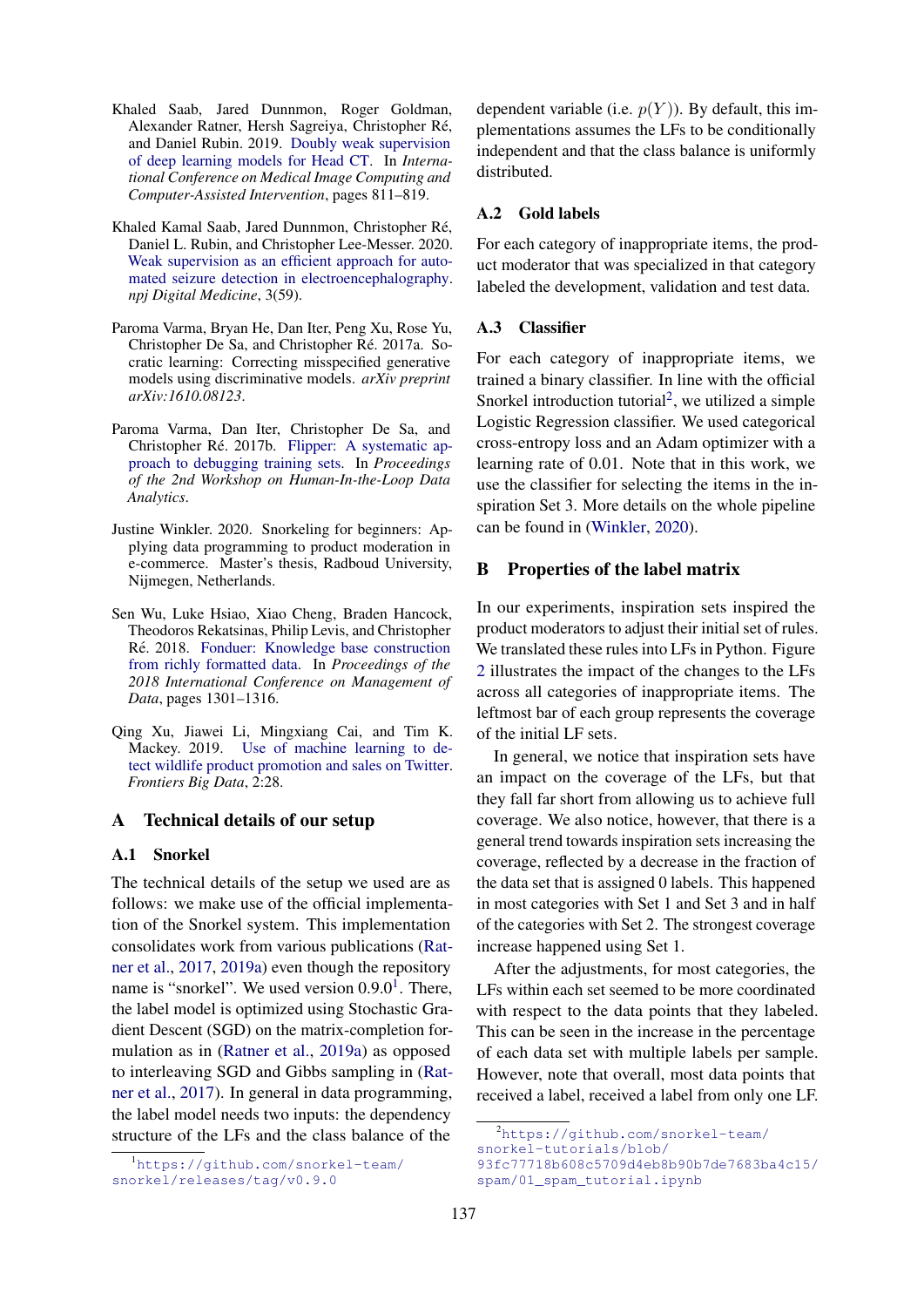<span id="page-6-1"></span>

<span id="page-6-2"></span>Figure 2: This figure shows the sizes of training data set fractions that received a certain number of labels per sample. Results are shown for the all versions (initial or adjusted using an inspiration set: Set 1, Set 2 or Set 3) of each monitor.

| LF Index | Change | Polarity | Coverage | Overlaps | Conflicts | $\%$ gain in F <sub>2</sub> |
|----------|--------|----------|----------|----------|-----------|-----------------------------|
| 0        | А      | [1]      | 0.01     | 0.00     | 0.00      | 18.37                       |
|          | А      | [0]      | 0.04     | 0.02     | 0.00      | 1.96                        |
| 2        | А      | [0]      | 0.32     | 0.08     | 0.03      | 16.67                       |
| 3        |        | [1]      | 0.08     | 0.04     | 0.03      | $-21.21$                    |
| 4        | А      | [0]      | 0.08     | 0.03     | 0.01      | 0.00                        |
| 5        | А      | [0]      | 0.03     | 0.02     | 0.01      | 0.00                        |
| 6        | N      | [0]      | 0.11     | 0.04     | 0.01      | 1.96                        |
| 7        | N      | [1]      | 0.01     | 0.00     | 0.00      | 0.00                        |

Table 3: This table contains the characteristics of the individual LFs for magnetic balls after they have been adjusted with the inspiration Set 1.

# <span id="page-6-0"></span>C Individual rule characteristics

In the main paper, we mentioned several observations we made regarding the sets of rules that were created by the professional moderators.

- A small number of rules tend to cover a large portion of the data.
- Moderators added and changed, but did not delete rules (except one rule upon one occasion).
- We cannot not assume that each newly added rule yields improvement.

We based these observations on characteristics that we computed on the training and validation sets in each category. The statistics of these training and validation sets are provided in Table [5.](#page-7-0)

After translating the rules into LFs, we computed the following characteristics:

• LF index: a running index of each rule (Labeling Function) in the set.

- Change indicates whether the rules were adjusted (A), newly added (N) or not changed (/) as a result of considering the inspiration set.
- **Polarity**: the polarity that the rule assigns to the training set data points. If the value is [0], then the rule either assigned "appropriate" or abstained. If the value is [1], then the rule either assigned "inappropriate" or abstained. If the value is then the rule always abstained.
- Coverage: the fraction of the training set data points to which the LF assigned a label (i.e., did not abstain).
- Overlaps: the fraction of the training set on which the rule assigned a label and at least one other rule did as well (i.e., the rule and at least one other rule did not abstain).
- Conflicts: the fraction of the training set on which the labels suggested by multiple rules disagree.